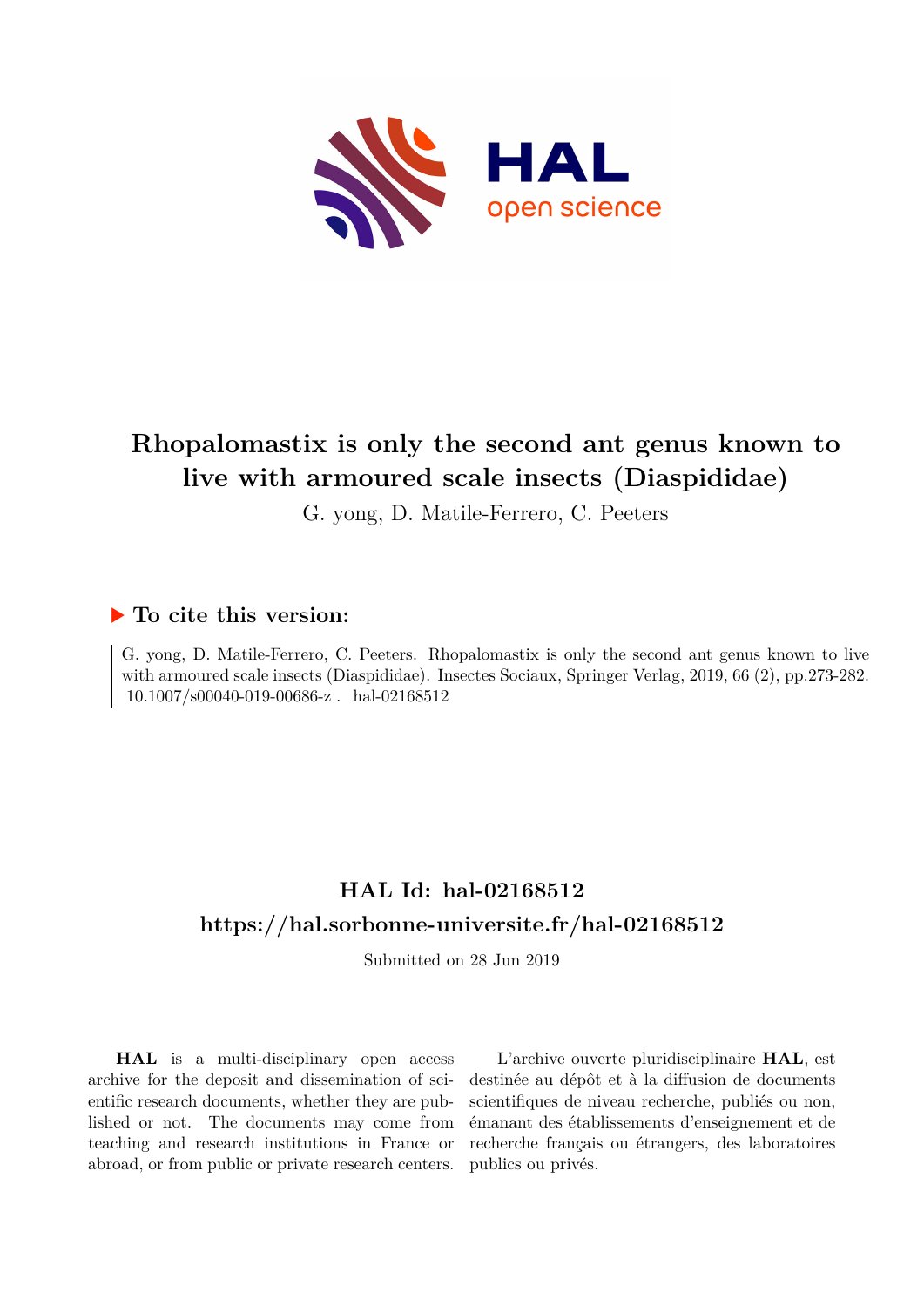# *Rhopalomastix* **is only the second ant genus known to live with armoured scale insects (Diaspididae)**

# **Gordon Yong**<sup>1</sup> **– Danièle Matile-Ferrero**<sup>2</sup> **– Christian Peeters**<sup>3</sup>

<sup>1</sup>*Entomological Network of Singapore, Ang Mo Kio Avenue 10, #13-2577, Singapore 560539; Email: gordonyongwj@gmail.com* <sup>2</sup> Institut de Systématique Évolution Biodiversité, Muséum National d'Histoire Naturelle, *Paris 75005, France* <sup>3</sup>*Institute of Ecology and Environmental Sciences, UMR CNRS 7618, Sorbonne Université, Paris 75005, France*

## **Abstract:**

*Rhopalomastix* is a myrmicine ant distributed throughout tropical parts of Asia, with almost nothing known about its biology. Its closest relative *Melissotarsus* in Africa is the only ant genus known to live with diaspidid scale insects inside their nests, and to rely on these for food. Twelve colonies of four species of *Rhopalomastix* were sampled from seven tree genera in Singapore. Ants chewed tunnels under live bark, and these were occupied by many diaspidids belonging to five genera; at least two species are known to also live freely on the outside of trees. Inside ant nests, only a few diaspidids secreted their trademark shields. The association with the pupillarial *Fiorinia* is unexpected since they have fewer secretions that can be used as food by the ants. *Rhopalomastix* and *Melissotarsus* workers share several morphological adaptations, including powerful mandibles and silk glands, but while the legs of *Melissotarsus* are modified for traction during tunnelling, those of *Rhopalomastix* are not. Consequently, *Rhopalomastix* workers are able to walk outside their tunnels, but they behaved timidly except in *R. murphyi*. Silk was used to repair damaged tunnels, and spinning behaviour resembled that of *Melissotarsus.* Host trees do not gain protection from the ants against leaf herbivores, so they apparently get no benefits from this mutualism. We discuss the likely economic impact of this parasitic lifestyle, especially on fruit trees.

**Keywords:** mutualism, silk, *Melissotarsus, Andaspis, Fiorinia*, pupillarity, *Mangaspis*, *Pseudaulacaspis*, *Rhopalaspis, Aquilaria*

#### **Introduction**

Mutualisms between ants and scale insects are common in tropical rainforests on all continents (Heckroth et al. 1999; Blüthgen et al. 2006). Ants cannot feed on plant matter directly, but many species obtain honeydew from scale insects that extract plant fluids. In return, ants provide varying levels of protection and shelter for the scale insects. While some ant species merely guard and collect honeydew from scale insects scattered in the canopy (Buckley and Gullan 1991), other species share their nests with Pseudococcidae (mealybugs) or Coccidae (soft scales), e.g. *Dolichoderus* (Dill et al. 2002; Maschwitz and Hänel 1985) and *Crematogaster* (Heckroth et al. 1999; Ueda et al. 2008). Among scale insects, Diaspididae (armoured scale insects) is the largest and most specialized family with about 2700 species  $(Garcia et al. 2018)$ , but they are known to engage in mutualisms with only one ant genus (*Melissotarsus*) in Africa and Madagascar (reviewed in Peeters et al. 2017). Diaspidids differ from other scale insects because they do not excrete honeydew. Hence, ants tending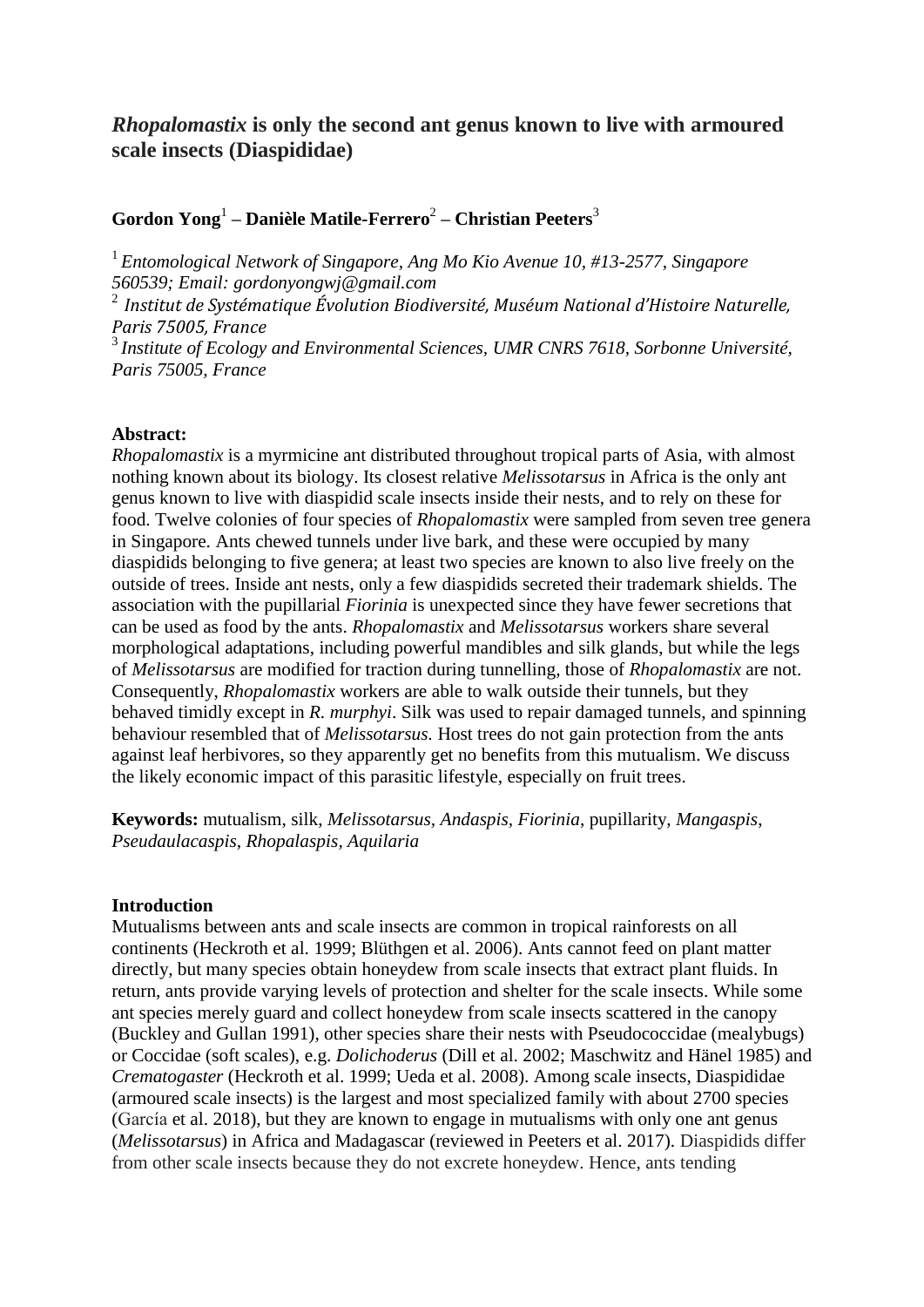diaspidids benefit by feeding on their protein-rich shield secretions and/or by eating a proportion of them.

*Melissotarsus* workers live in remarkable isolation from the outside world. The anomalous morphology of their head and legs represents extreme adaptations for tunnelling through live wood as well as silk spinning, that underlie an obligate mutualism with diaspidids (Fisher and Robertson 1999; Ben-Dov and Fisher 2010; Khalife et al. 2018). Indeed, workers are unable to walk outside their tunnels and must obtain all food from diaspidids. The Asian genus *Rhopalomastix* shows conspicuous morphological affinities with *Melissotarsus,* and a sister-genus relationship was confirmed in a molecular phylogeny of tribe Crematogastrini in subfamily Myrmicinae (Blaimer et al. 2018). However, almost nothing is known about its biology save for anecdotal notes dispersed among specimen labels and taxonomic descriptions. Wheeler (1929) reported that *Rhopalomastix rothneyi johorensis* nests in dead twigs of mango (*Mangifera indica*) and the bark of durian trees (*Durio zibethinus*), while *R. rothneyi javana* was collected from the bark of a dying mango tree. Over half the circumference of the tree up to man height was riddled with holes burrowed by ants, with numerous pupae seen. This suggests that *Rhopalomastix* may have similar nesting habits as *Melissotarsus*. It is corroborated by A. Maniikul's label information ("destroys bark of mango") for the holotype of *R. janeti* collected in Bangkok in 1936. Canopy fogging of lower canopy trees (average height = 19m) in Borneo (Floren and Linsenmair 1999) yielded two morphospecies of *Rhopalomastix*. An unnamed species from Vietnam nests in spaces under the bark of standing tree trunks (Eguchi et al. 2011). In the forests of Singapore, we show that *Rhopalomastix* ants live together with diaspidids inside tunnels chewed in live wood.

#### **Methods**

#### **Study area and organisms**

A total of 12 colonies of *Rhopalomastix* were sampled throughout Singapore (Table 1): Upper Thomson Nature Park (3 colonies, Oct 2016), Central Catchment Nature Reserve Mandai section (6 colonies, Nov 2016), Huogang Ave 3 (1 colony, Dec 2016), Pulau Tekukor island (1 colony, Dec 2016), Bukit Timah (1 colony, June 2017). GPS data are listed in Wang et al. (2018). We sampled the bark of trunks at man height to check the presence of ants, although workers were also observed on the outside of a few trees. Field images of nest architecture were taken. Small sections of wood about 8 x 10 cm were taken back to the laboratory for further observations.

In a separate survey, 4 baited (tuna and honey) pitfall traps (plastic cups 5 cm in diameter and depth) were attached (at man height) to the trunk of one *Durio zibethinus* tree in Upper Thomson Nature Park (Oct. 2016) for 48 hours before collection.

In the laboratory, behavioural observations were conducted immediately after removing the outer bark layer to expose ant tunnels. Multi-focused images were taken with Visionary Digital Passport System. Because diaspidids can never move once their stylets are inserted in plant tissue (during first instar), they cannot be transported by ants and thus our images give reliable information about their spatial distribution in the field. In contrast, ant brood can be moved around by workers. Attempts at rearing ants in the laboratory were unsuccessful, with ants dying out after 1 to 2 weeks.

#### **Taxonomy of ants and diaspidids**

Slices of wood with diaspidids attached were preserved in 70% ethanol. Specimens were slide-mounted after treatment in weakly heated 10 % potassium hydroxide, rinse in water and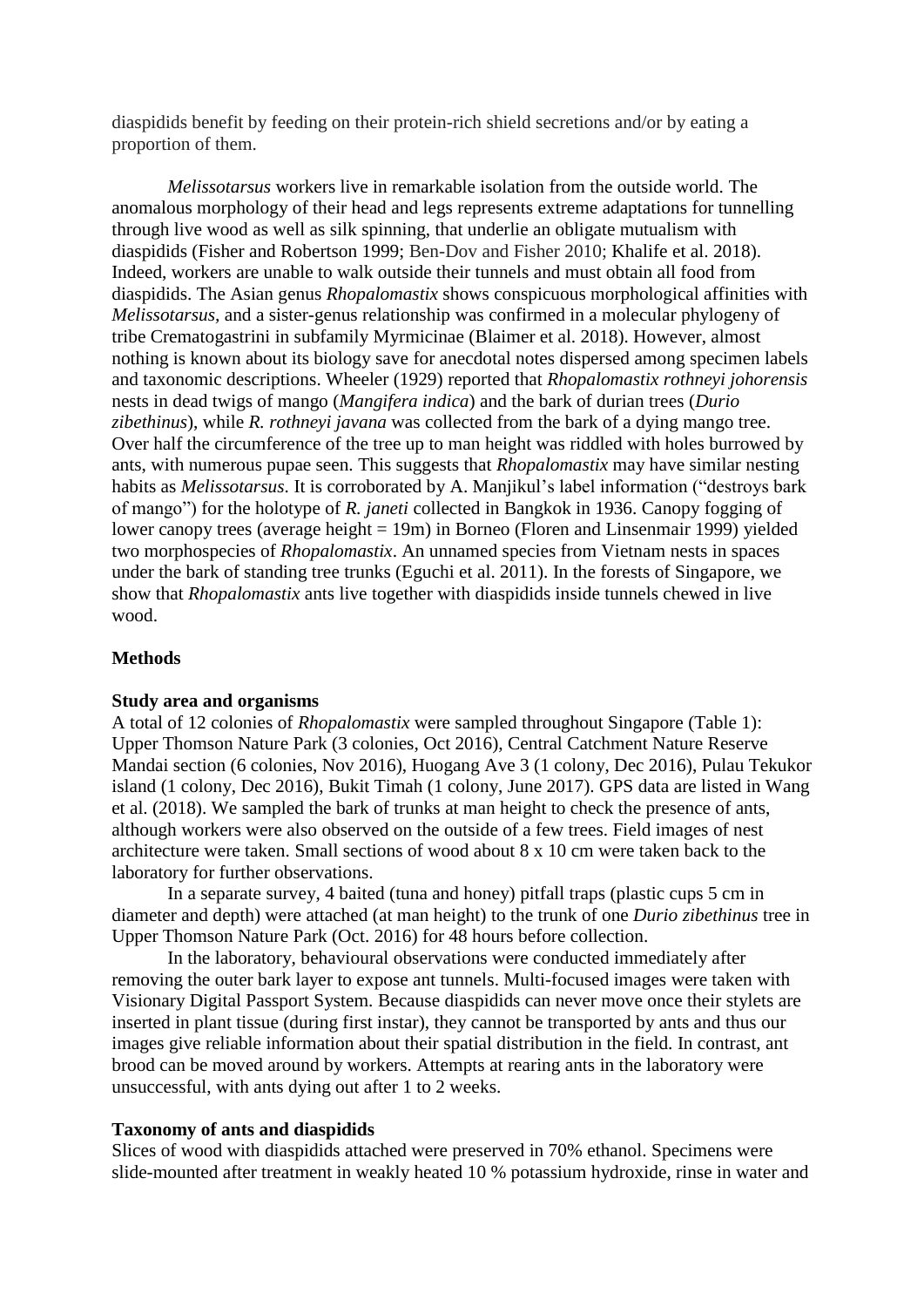staining with fuchsin acid in a lactophenol solution, then immersion in a lavender oil extract and final mounting in Canada balsam. Slides were examined with a compound microscope (Supplementary Fig. S1). Adult females are required for taxonomy, and characters are mostly the appendages on the margin of pygidium (fused posterior segments), and the distribution of shield glands on dorsal and ventral surfaces (Miller and Davidson 2015).

The taxonomy of *Rhopalomastix* ants was resolved using morphological and genetic differences (Wang et al. 2018). Four new species were studied here: *Rhopalomastix glabricephala, R. johorensis* (stat. nov.)*, R. murphyi* and *R. tenebra*. Voucher specimens for all twelve ant colonies are deposited in the Lee Kong Chien Natural History Museum, Singapore. Diaspidids are deposited in the Muséum National d'Histoire Naturelle, Paris.

#### **Results**

#### *Rhopalomastix* **nesting biology**

In Singapore, *Rhopalomastix* colonies were found in a variety of forest types ranging from native-dominated secondary forests, to abandoned plantations and even coastal forests (Table 1). Four species of *Rhopalomastix* inhabited seven genera of trees (*Aquilaria malaccensis*, *Artocarpus sp*., *Campnosperma auriculatum, Durio zibethinus, Fagraea fragrans, Macaranga gigantea, Mangifera sp.*) belonging to six taxonomic families. Recorded host trees ranged from small trees (>10cm diameter at breast height, DBH) to large trees with DBH of 1.1m. Host trees did not share obvious features, but bark texture and thickness probably affect suitability for the ants as well as the diaspidids.

All twelve ant colonies nested under the bark, together with large numbers of armoured scale insects (Diaspididae). Tunnels were restricted to the inner layer of bark (cork cambium) and did not extend into the secondary phloem (Fig. 1). The occurrence of ant tunnels can often be detected by lines of frass on the outside (Supplementary Fig. S2). In colonies A, B and L, a complex network of interconnected tunnels (Fig. 1) occupied a large area of the tree trunk up to man height, but in other trees, tunnels were apparently limited to small disjunct patches. In colony A, a total of 138 workers and 14 males were collected from tunnels in one small fragment of wood (depth  $0.8$ cm, area  $18.5$ cm<sup>2</sup>, volume  $14.8$ cm<sup>3</sup>). *R*. *tenebra* workers (also winged males) were collected in trunk pitfall traps on the tree housing colony B, revealing that workers occasionally venture out of nests.

#### i. Evidence of chewing live wood

We noticed tunnels of constant diameters under the bark, at depths varying 1mm to 9mm from the outer bark layer (Supplementary Fig. S3). In colony A, ants were observed to exit the nests onto the bark surface through small holes sheltered by frass. After a small section of outer bark was removed to expose tunnels in colony H, workers and a dealate queen quickly retreated into intact tunnels. Next day, the exposed area had been closed off with frass. Similar deposits of frass were observed on the bark of all inhabited trees (Supplementary Fig. S2). We did not check if silk threads were present as a scaffold holding the frass together (see below). The presence of frass and extensive tunnels suggest that the ants actively chew through live wood.

## ii. Behavioural response to disturbance

Transport of eggs, larvae and pupae away from exposed tunnels was recorded on multiple occasions (colony L in lab and others in the field). Upon disturbance, workers escaped to intact tunnels before a few reappeared to gather larvae, pupae and eggs. In some colonies,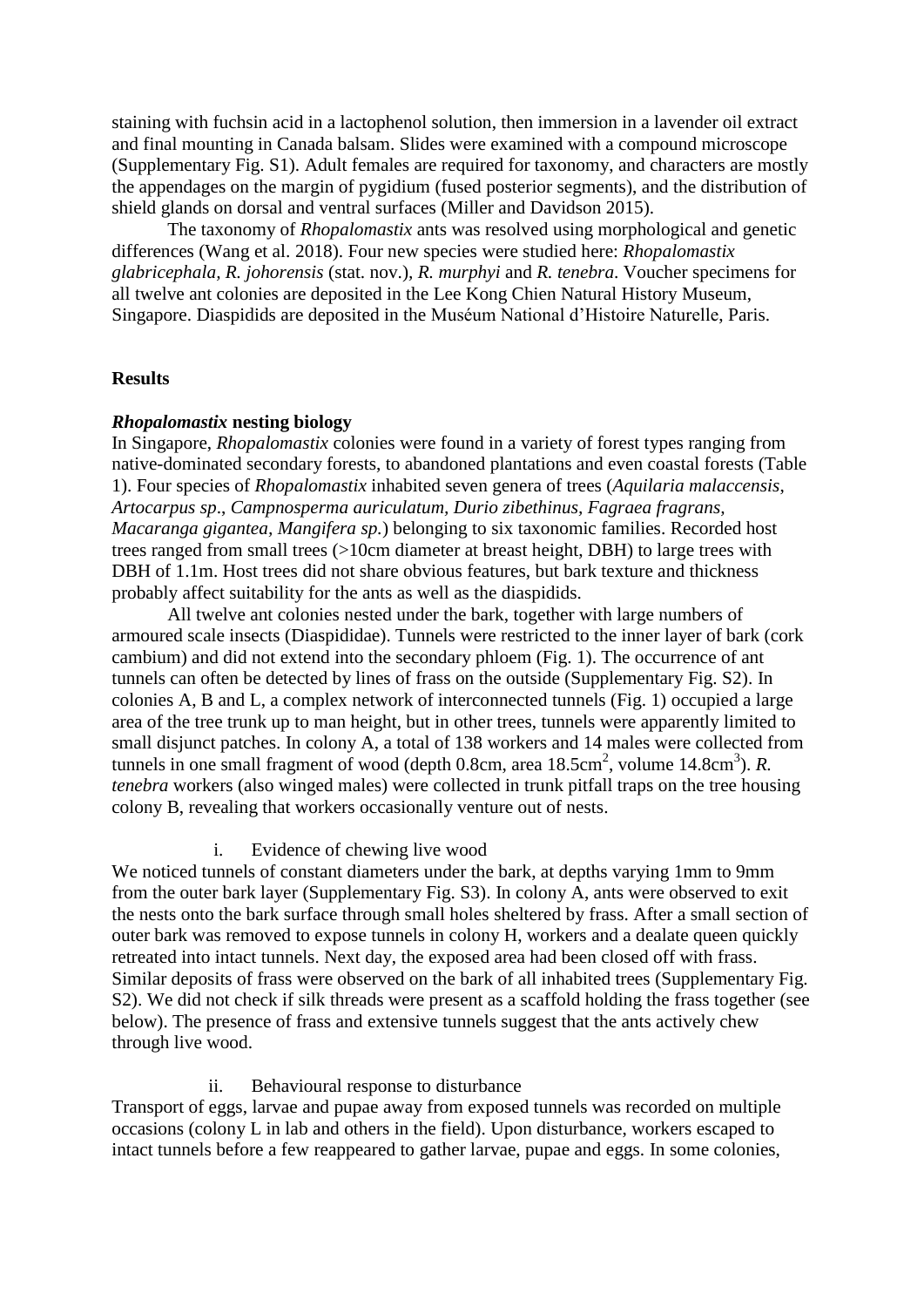pupae and larvae occurred in dense aggregations in widened sections of tunnels, and they fell off easily after a tunnel was exposed.

Despite having a sting, workers of *Rhopalomastix johorensis, R. glabricephala* and *R. tenebra* did not defend themselves after we broke open their nests; they instead retreated and carried brood to safety. *Pheidole* sp., *Crematogaster sewardi* and *Tetramorium sp.* ants were repeatedly observed to quickly grab their pupae, larvae and even workers (Table 1). In contrast, *Rhopalomastix murphyi* workers behaved more aggressively following disturbance, even stinging humans. They were actively avoided by *Pheidole* sp., and only brood was stolen. These observations indicate how crucial is the protection provided by the host trees to *Rhopalomastix* workers and brood.

#### iii. Silk spinning behaviour

When tunnels were exposed in the field, thin filaments of silk appeared over the exposed area (Fig. 2). Silk originated from the head of *Rhopalomastix* workers, where the existence of more than 100 glandular cells releasing silk through ventral pores was recently documented by Johan Billen (unpublished). In colonies A and C, we observed a unique behaviour of continuous 'head-bobbing' along the edges of exposed tunnels (Supplemental Video). Silk filaments were drawn out from the ventral head region without involving the forelegs, unlike in *Melissotarsus*. A detailed sequence of silk use and mending of exposed tunnels was not recorded. In colony K and others, we noticed obvious lines of frass outside the trunk of host tree (Supplementary Fig. 2), and silk may function to aggregate the frass.

#### **Mutualism with naked diaspidids**

Armoured scale insects (Diaspididae) were found living inside the tunnels of all twelve *Rhopalomastix* colonies. Five diaspidid genera were identified across colonies, always occurring singly (Table 1). *Andaspis numerata, Pseudaulacaspis samoana*, *Rhopalaspis peetersi* (new genus and species) and *Mangaspis* sp. were associated with *R. johorensis*. *A. numerata* was also found with *Rhopalomastix murphyi* and *R. tenebra*. *Fiorinia sp.* occurred in *R. glabricephala* colonies.

First-instar nymphs ("crawlers") of diaspidids have legs and segmented antennae, and are the agents of dispersal. In free-living species, crawlers emerge from the shield of their mothers and move about the plant for several hours (unless they are wind-dispersed), seeking appropriate plant tissues to insert their sucking stylets. Female nymphs then start to secrete a hard shield and become sessile (legs and antennae degenerate), and they remain neotenic (in contrast, males develop wings inside their shields). Moulting occurs after about ten days and the exuvia is incorporated in the shield (as will the second instar exuvia). Females require only two moults to reach sexual maturity (Foldi 1990; Koteja 1990).

Inside the *Rhopalomastix* nests*,* female diaspidids were mostly naked, with only infrequent shields; the exuviae of first and second instars were embedded in these shields (Fig. 3). Loose exuviae were never found lying around. Males were found in only one genus, so reproduction is likely to be parthenogenetic. We observed crawlers coming out of a shield (colony I2, Supplementary Fig. S4) and walking independently (colonies B and I2).

When tunnels were exposed, ant workers hurriedly grabbed their brood and retreated into intact tunnels, but ignored the diaspidids. Since first and second instars as well as adult females cannot withdraw their stylets once inserted in plant tissue, they cannot be moved by the ants. We did not observe ants feeding or interacting with diaspidids.

The five different genera of diaspidids found inside *Rhopalomastix* nests are unrelated. Three genera have elongate female adults and shields (characteristic of subfamily Diaspidinae) while two genera are round in shape (subfamily Aspidiotinae). All instars lacked the trademark shield of Diaspididae, except for a few shields scattered among naked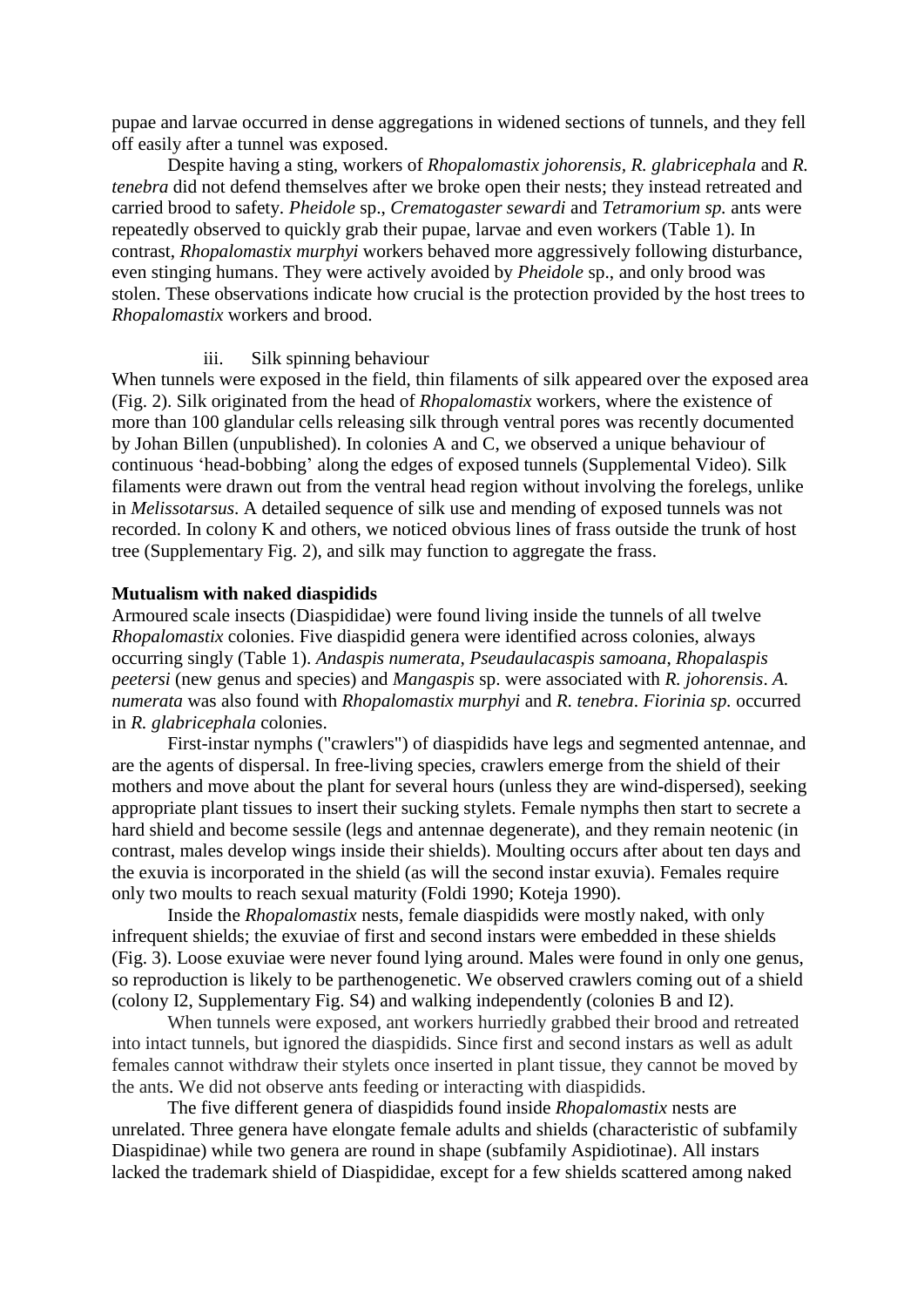forms. The occurrence of *Fiorinia* sp. is intriguing since it shows pupillarial development (see below), so far unknown in ant-diaspidid mutualisms.

*Andaspis numerata* (Supplementary Fig. S1) (colonies A, B, J, L, N). This genus (tribe Diaspidini of subfamily Diaspidinae) is mainly Oriental. *A. numerata* is known from five plant families in India, Australia, Papua New Guinea, Fiji, Tonga and Western Samoa  $\overline{a}$  (García et al. 2018), and causes serious damage to branches of mature tea plants in India (Das 1976). In South Africa, *A. formicarum* was described from nests of *Melissotarsus* ants (Ben-Dov and Fisher 2010). We found a low density of female second instars and adults, as well as a few elongate shields (Fig. 3). One adult (winged) male was recovered in colony B.

*Pseudaulacaspis samoana* (colonies F, I, I2, O, Q) has affinities with *P. cockerelli* which is a polyphagous and cosmopolitan species. This is a huge pan-tropical genus in tribe Diaspidini of subfamily Diaspidinae. *P. samoana* was previously known only from coconuts in Fiji, Ryukyu islands, Tonga and Western Samoa (García et al. 2018). We found naked adult females and second instars that were widely spaced, and one shield containing an adult female (Supplementary Fig. S4).

*Rhopalaspis peetersi* (colony H) belongs to a new genus (subfamily Aspidiotinae) described by Matile-Ferrero and Foldi (2018). One colony of *Rhopalomastix johorensis* yielded dense aggregations of fully-grown adults, with second instars and eggs scattered throughout (Fig. 4 and Supplementary Fig. S5). When the tunnels were exposed, several eggs were seen halfway out of the mothers' bodies (Fig. 4). Eye spots in some eggs indicate that these were embryonated. This species is characterized by a concentration of glands on the last abdominal segments only, and very reduced marginal appendages.

*Fiorinia* sp. (colony E). Free-living adult females in this genus (tribe Diaspidini of subfamily Diaspidinae) are pupillarial: second instars grow considerably and adults develop inside their exuviae, which become heavily sclerotized and covered with a thin layer of wax. Wei et al. (2013) recorded 31 species from China. Inside tunnels of *Rhopalomastix glabricephala*, we found three extremely cryptic pupillarial scales (Fig. 5) on a narrow strip of wood (3 cm long), in addition to many second instars. A slide-mounted adult female (Fig. 6) revealed at least four crawlers within the second (pupillarial) exuvia. Ten mounted second instars revealed 6 females and 2 males.

*Mangaspis* sp. (colony K) belongs to a monospecific genus (subfamily Aspidiotinae) described from mango trees in India (Takagi and Kondo 1997); *M. bangalorensis* has affinities with our specimens. Only naked second instars and one damaged female adult were available for our study.

#### **Discussion**

*Rhopalomastix* construct their nests under the bark of living trees. This is the first definitive report that these ants can chew a network of tunnels that are inhabited by significant numbers of diaspidid scale insects. In 2010, S. Shattuck provided a clue of an association between *Rhopalomastix* and scale insects with an [image of two yellowish bugs besides an ant pupa](http://www.antwiki.org/wiki/Rhopalomastix)  [and a larva](http://www.antwiki.org/wiki/Rhopalomastix) under bark in Danum Valley, Borneo. The five genera of diaspidids associated with *Rhopalomastix* in Singapore all share the remarkable characteristic that females can reach sexual maturity without secreting a hard wax shield. Naked adult females can produce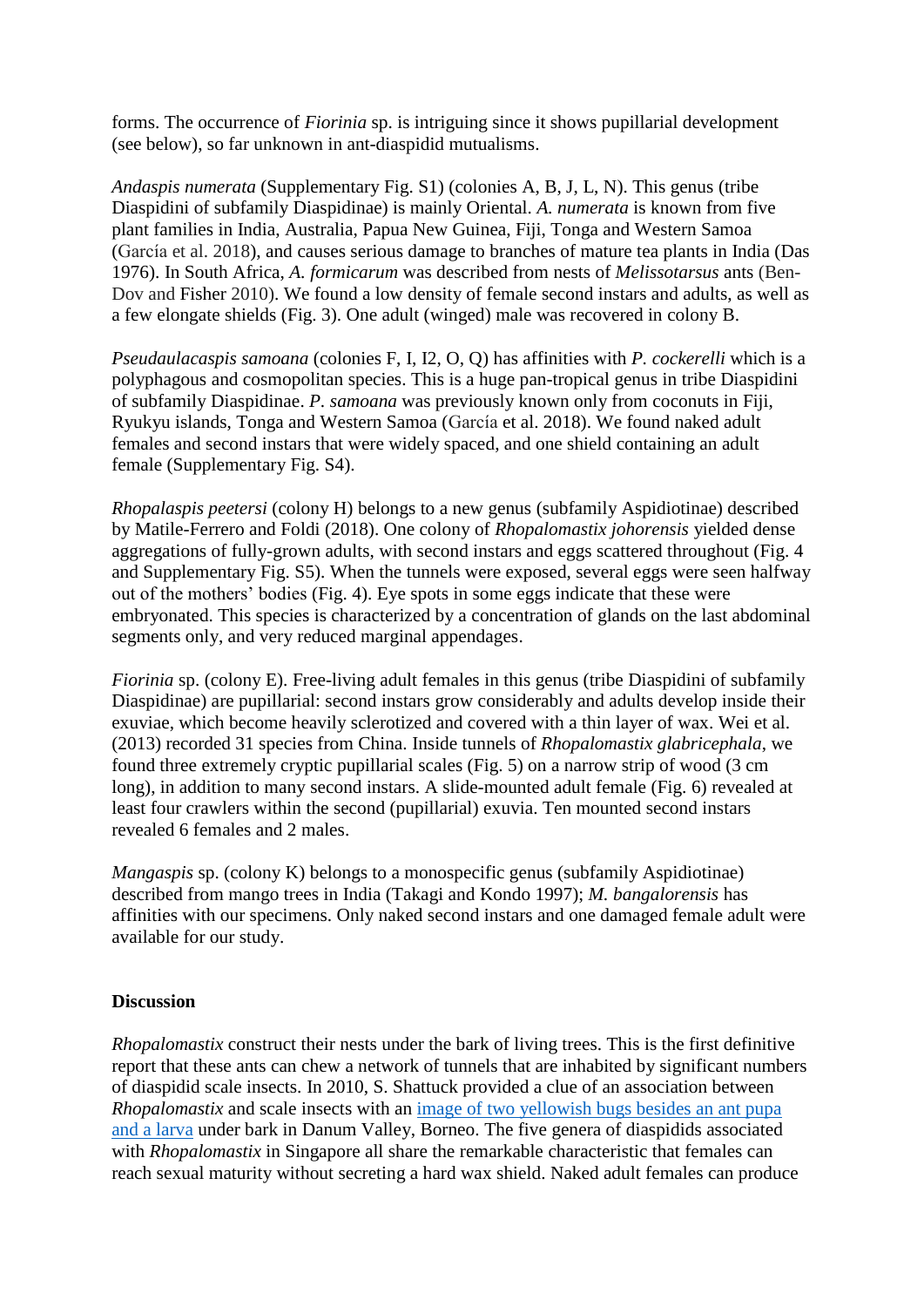offspring, either eggs or motile crawlers. Nonetheless, we found a few shields scattered among naked females of *Andaspis* (Fig. 3), *Fiorinia* (Fig. 5) and *Pseudaulacaspis* (Supplementary Fig. S4). Similarly in *Melissotarsus* nests*,* almost all *Morganella conspicua* instars including adults are naked, but rare shields occur away from aggregations (Peeters et al. 2017). Future studies need to confirm our impression that shields are less rare in *Rhopalomastix* nests. Except for *Rhopalaspis* females that were lying side by side, the naked diaspidids of other genera were less crowded than in *Melissotarsus* tunnels (see images in Peeters et al. 2017)*.*

## **What benefits for** *Rhopalomastix* **ants?**

The presence of diaspidids inside all nests examined is strong suggestion that they are a source of food for the ants. However, we lack direct observations of feeding or other interactions because ants stop normal activities and take cover as soon as we breached the tunnels. Most second instar and adult females lack a shield, but two pieces of evidence suggest that the glands used to secrete shields in free-living forms continue to be functional: (i) external morphology of females is normal with multiple gland openings on the pygidium; (ii) some shields are present inside tunnels. Hence the secretions (a mix of wax and proteins) are available as food for the ants (both larvae and adults), as discussed for *Melissotarsus* (Peeters et al. 2017).

Since the great majority of ant-associated female diaspidids reach sexual maturity without a shield, their discarded exuviae should be expected to lie around (in free-living forms, both first- and second-instar exuviae are integrated in the shields, and they were seen in the rare shields inside ant nests; Fig. 3). We never found such exuviae, so they are either eaten by the ants (just like ants eat exuviae of their own larvae), or discarded outside. In *Rhopalaspis peetersi,* the presence of second instars with only the basal part of shields (Supplementary Fig. S5) suggests that the first instar exuviae had been removed by the ants. *Fiorinia* adult females develop inside a pupillarium (hardened exuvia of second instar; Fig. 5) and a shield is not constructed even in free-living species; the wax glands are reduced in females (only few gland openings). Hence, we expect that *Rhopalomastix* cannot obtain much wax and protein secretions from *Fiorinia*, and predation of second instars may be the only trophic benefit for the ants.

Unlike *Melissotarsus* that have aberrant legs*, Rhopalomastix* are capable of walking outside their tunnels, and we cannot exclude that they can forage for dead arthropods or sweet secretions on the trunk of host trees. Moreover, *Rhopalomastix* workers have retained the sting, unlike *Melissotarsus*, and *R. murphyi* tried to repel other arboreal ants and aggressors that stole brood after we exposed their tunnels. At the first instance of disturbance, workers carried larvae and pupae to intact tunnels, and such brood caring behaviour does not occur in *Melissotarsus* (Peeters et al. 2017).

# **What benefits for diaspidids?**

Diaspidids living with ants gain protection from weather and predation. The shields of freeliving species create a safe microenvironment, but this becomes superfluous inside ant tunnels. Indeed, tunnels are cut off from the outside world and breaches are immediately repaired by ant workers. Diaspidids also gain easy access to parenchyma tissue that is rich with cell organelles. Ants chew tunnels in the cork cambium, and this helps diaspidids to insert their long stylets in secondary phloem (Fig. 1).

A majority of the dozen diaspidid species associated with *Melissotarsus* occur also as free-living forms on the outside of trees. However, a few species are known only as mutualists (Ben-Dov and Fisher 2010). Future fieldwork is needed in Singapore to determine which of the ant-associated diaspidids can also live freely. It is currently unknown what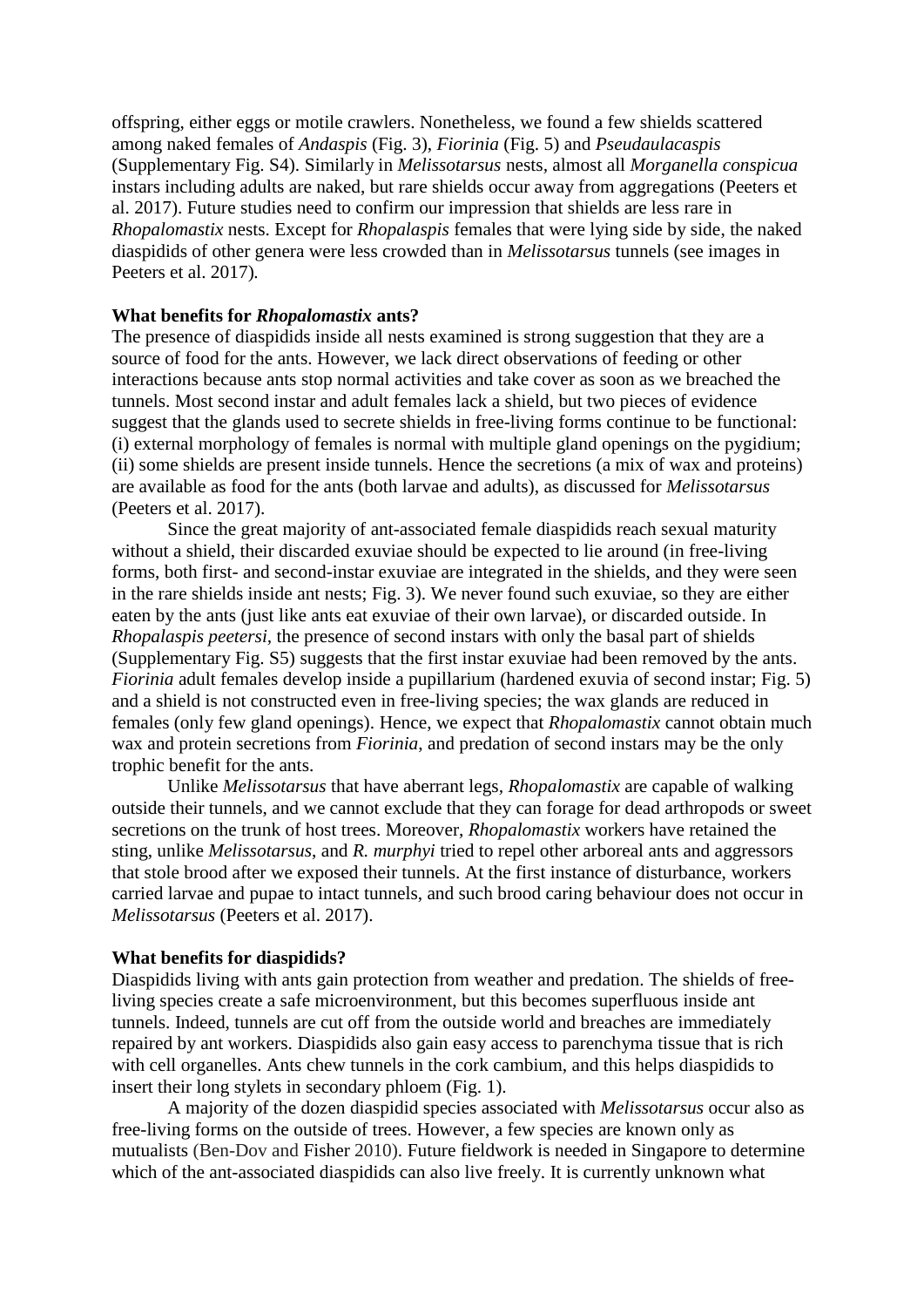determines the preference of ants for only some diaspidids. In Singapore, three of the five genera of diaspidids living with *Rhopalomastix* belong to subfamily Diaspidinae (*Mangaspis* and *Rhopalaspis* are Aspidiotinae). In *Melissotarsus* however, diaspidids mostly belong to subfamily Aspidiotinae (Schneider et al. 2018). In Madagascar, just one species of *Melissotarsus* associates with five species belonging to Aspidiotinae (Ben-Dov and Fisher 2010).

Our sample size of twelve colonies (four species) does not allow recognition of a pattern of association across five diaspidid genera and six tree genera. While *Pseudaulacaspis samoana* lived in ant nests hosted by three species of trees, and *Andaspis numerata* in two tree species, *Fiorinia* sp. and *Rhopalaspis peetersi* were found only once (Table 1). The specificity of ant-diaspidid associations must be examined relative to the process of horizontal transmission. Peeters et al. (2017) discussed that a *Melissotarsus* founding queen is likely to determine suitability of host trees based on the presence of appropriate free-living diaspidids on the trunk; after she chews a shelter, crawlers can gather inside and are the nucleus of future aggregations. Similarly in *Rhopalomastix,* a degree of opportunism during colony foundation may explain the diversity of diaspidid partners.

## **Ability to chew tunnels in healthy wood**

Despite anecdotal reports of *Rhopalomastix* nesting under the bark of trees, the ability to chew tunnels through live tissues was unknown. Indeed, many ants exploit tunnels already chewed in dead wood by the larvae of other insects. We documented the existence of tunnel networks in the cork cambium across different genera of host trees, with tunnels outlined by frass mixed with silk on the outside (Supplementary Fig. S2). Healthy wood has elastic fibres that are much harder to break than the brittle fibres of decayed dry wood (Aicher and Stapf 2016). It is expected that the enlarged head of *Rhopalomastix* workers houses huge closer mandible muscles and unusually large opener muscles, similar to *Melissotarsus* (Khalife et al. 2018).

*Rhopalomastix* workers have a specialized head as in *Melissotarsus*, but their legs retain a completely normal morphology. The striking leg modifications in *Melissotarsus* indicate an irreversible commitment to life in the confines of tunnels. The upward-oriented midlegs no longer allow walking on flat surfaces, but are instead used to gain traction against gallery walls during tunnelling. Stout tractor setae on the basitarsi of mid- and hind-legs grip the wood for added strength (this is not possible if resting on the flimsy terminal tarsi). Moreover, mid- and hind-legs have greatly enlarged coxae filled with powerful muscles, to push the whole body forward while the mandibles are chewing wood (Khalife et al. 2018). In contrast, *Rhopalomastix* have ordinary legs, they retain the sting and eyes are less reduced than in *Melissotarsus*. Unlike the other species, *Rhopalomastix murphyi* workers were observed walking on the bark surface, outside of their nest. Workers of *R. tenebra* were trapped in baited pitfall traps placed on the trunk. We do not know if *R. murphyi* or *R. tenebra* can supplement a diet based on diaspidids with yet unknown outside food.

#### **Silk production**

*Rhopalomastix* and *Melissotarsus* are the only ant genera in which adult females are able to synthetize silk. In contradiction to Hölldobler et al. (2014), J. Billen (unpublished) documented silk glands around the mouth region of *Rhopalomastix*. Silk is used to hold wood particles together in the roofs of tunnels, and is thus an essential component of nest defense. Spinning behaviour is elaborate in *Melissotarsus*, involving adaptations of the forelegs (Fisher and Robertson 1999). Tarsomeres on the forelegs are very hairy and used to draw out the silk filaments. The basitarsi are greatly enlarged and house a new gland that secretes a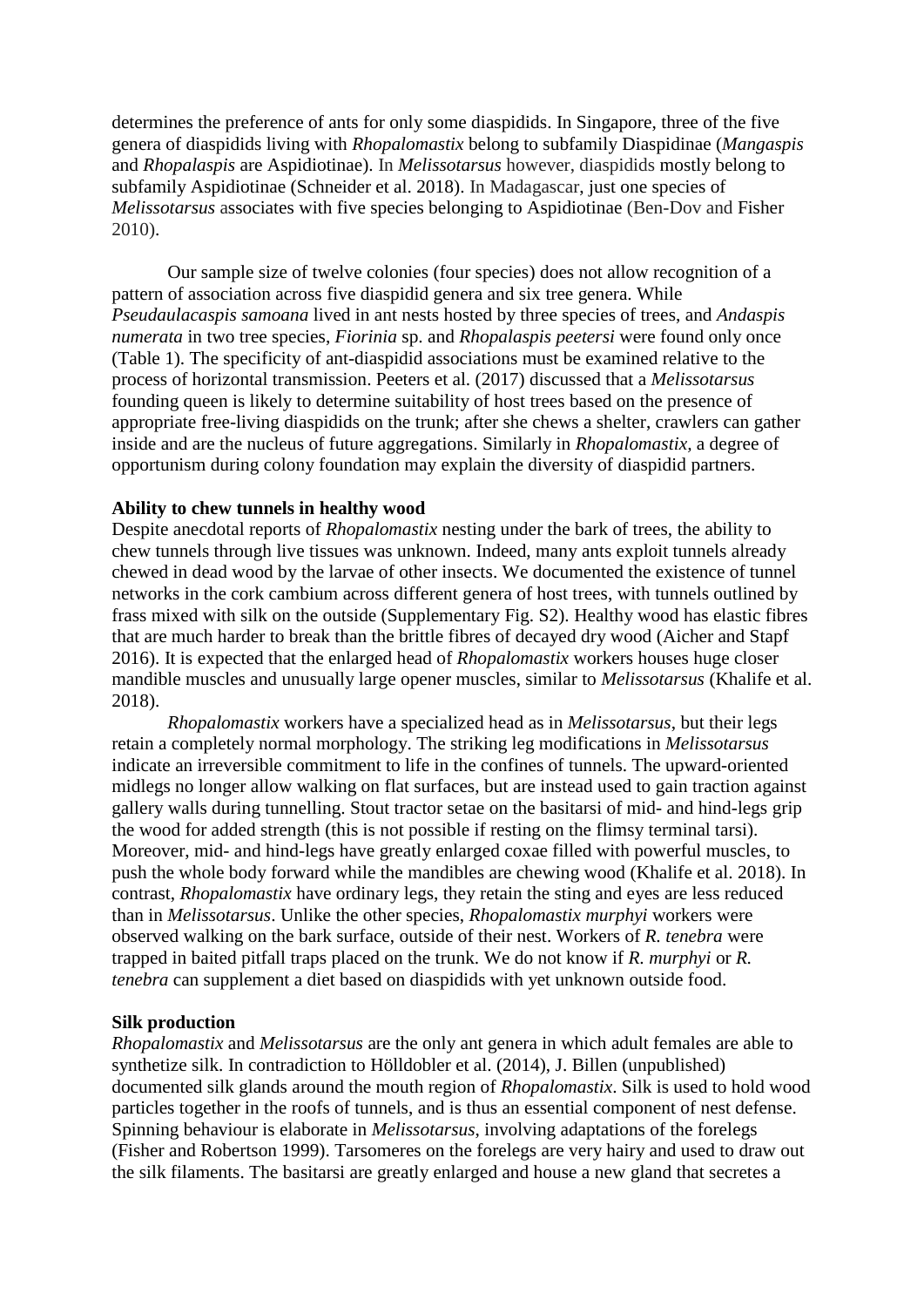proteinaceous substance (J. Billen unpublished), suspected to give extra rigidity to the matrix of silk and wood. In contrast, *Rhopalomastix* forelegs lack enlarged basitarsi. In *R. murphyi,* head movements ('head-bobbing') are apparently enough for silk release and application to the substrate (Supplemental Video). Roofs of tunnels seem less stiff than those of *Melissotarsus,* and we speculate that they are more susceptible to intrusion by other ants and insects. Also noteworthy is the contrast in behaviours after we breached the tunnels: *Melissotarsus* workers immediately start to spin silk and repair (Peeters et al. 2017), while *Rhopalomastix* escape to safety.

*Rhopalomastix* and *Melissotarsus* differ from other ants nesting in live plant tissue. Species that inhabit specialized ant-plants (e.g., *Cecropia*, *Acacia*) occupy preformed nest cavities, and structural modifications seldom go beyond chewing entrance holes or removing soft parenchymous tissue (Bequaert 1922; Huxley and Cutler, 1991). *Gesomyrmex* ants remove parenchyma from the inside of small living branches where they nest, although an entrance tunnel must first be chewed through hard wood (Peeters et al. 2017). In cork oak trees infested by *Lasius* ants, these excavate tunnels in the cork bark to accommodate the giant aphids from which they obtain honeydew (Loi et al. 2012). In contrast, *Melissotarsus*  and *Rhopalomastix* create their nests by tunnelling into live plant tissue. Together with powerful mandibles, silk production allows living plants to be used in a manner different to other ants.

# **Different evolutionary stages in a lineage specialized to feed indirectly on trees**

*Rhopalomastix* and *Melissotarsus* are sister genera in Tribe Crematogastrini (Blaimer et al. 2018), and they exhibit a unique combination of morphological features (Bolton 1982). This lineage has engineered a novel ecological niche whereby they live permanently in live wood and feed on trees via the diaspidids. Many ant genera are engaged in mutualisms with scale insects, but only *Rhopalomastix* and *Melissotarsus* associate with Diaspididae, even though this family is the most speciose among scale insects. Bolton (1982) already noted that *Melissotarsus* workers have a more specialized morphology than in *Rhopalomastix.* Both have enlarged heads with powerful mandibles, but the original adaptations in mid- and hindlegs are restricted to *Melissotarsus* (Khalife et al. 2018). Both genera stand out among ants by their ability to produce silk, used for securing nests. However, only *Melissotarsus* has enlarged fore-basitarsus with exocrine secretions suspected to function in strengthening the silk covers. It remains unclear how these different degrees of morphological specialization affect colony characteristics. Colony size remains unstudied because we only sampled *Rhopalomastix* tunnels at man height. A high density of individuals  $(-10 \text{ workers / cm}^3 \text{ of}$ wood) was recorded but we did not determine how far the tunnel networks extend in the trees.

#### **Impact on host trees**

Ants, scale insects and host trees can be involved in triangular associations where all partners obtain benefits (Retuerto et al. 2004; Styrsky and Eubanks 2007). This is clearly not the case with *Rhopalomastix* since ants and brood were preyed upon by other arboreal ants and cannot protect host trees against leaf herbivores. Successful ant-scale insect mutualisms presumably impact tree health (Handler et al. 2007). *Melissotarsus*-infested trees suffer a theoretical cost since huge numbers of diaspidids feed on plant tissue, and a negative effect was shown in mango and other cultivated fruit trees (Mony et al. 2002). We found no obvious signs of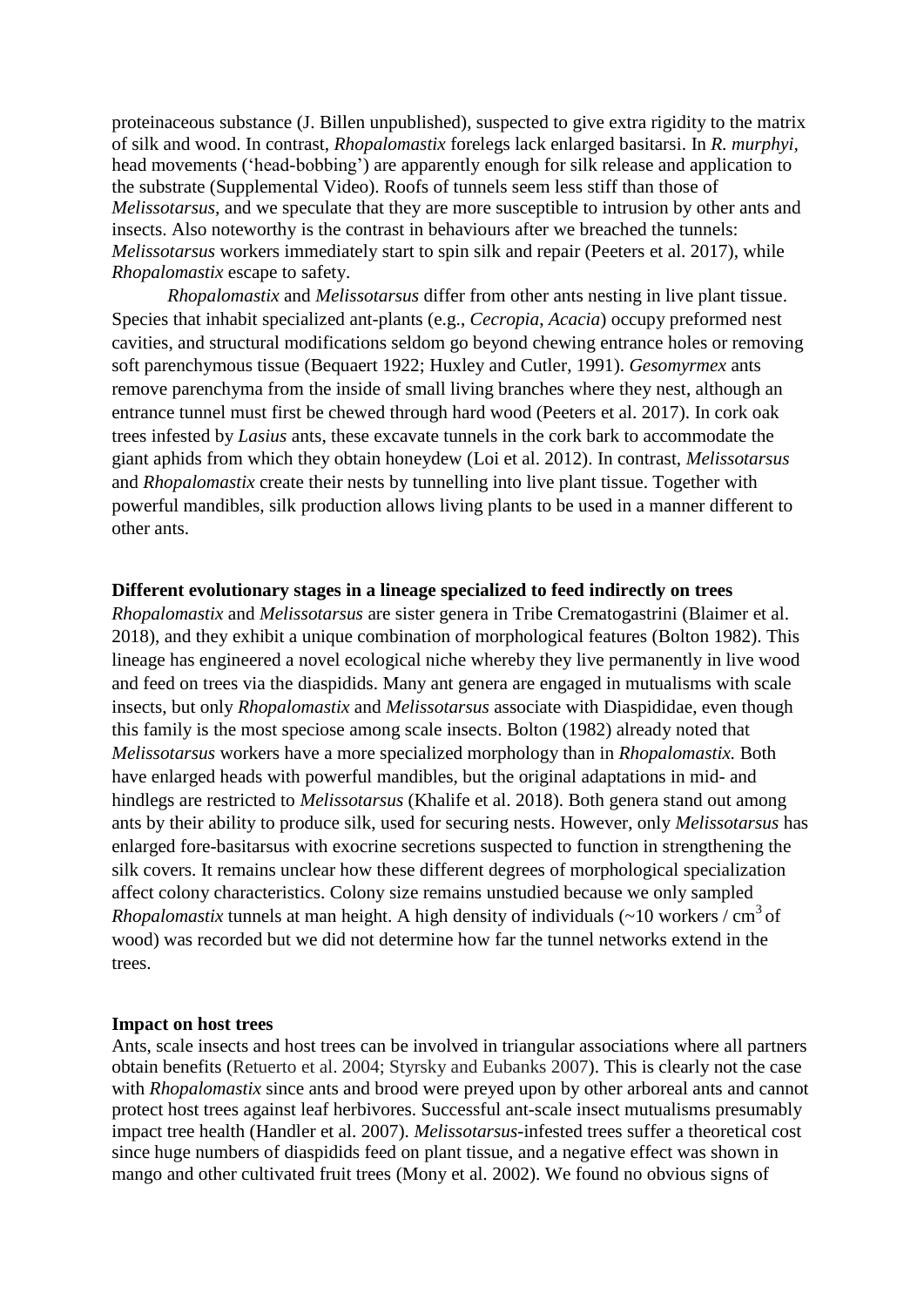stress in trees harbouring *Rhopalomastix,* and some had grown to a very large size. *Melissotarsus* colonies include up to a million ants (Mony et al. 2002), but we do not know if *Rhopalomastix* colonies are equally populous. The economic impact of *Rhopalomastix*, in fruit plantations especially, needs to be studied throughout their extensive distribution in Asia (Pakistan to eastern Australia).

The discovery of *Rhopalomastix* together with *Rhopalaspis* diaspidids in *Aquilaria malaccensis* trees is of particular significance. Several species of *Aquilaria* are highly valuable commercial trees (Akter et al. 2013) because of Agarwood, a fragrant resin used for perfumes, incense and traditional medicine. Agarwood (called 'Oud' in Arabic) is a complex defensive compound produced when the heartwood of older trees (>15 years) is invaded by an ascomycete mould (Liu et al. 2013). Considered as 'Vulnerable' in the IUCN Red List and World List of Threatened Trees (Oldfield et al. 1998), *Aquilaria* is over-exploited in many countries; distilled Agarwood oil can fetch up to US\$50000 per kg. Current methods for inducing the production of Agarwood from *Aquilaria* rely on drilling holes in the trunk (Akter et al. 2013), and this may favour the establishment of ant colonies and their diaspidids. Alternatively, the tunnelling behaviour of *Rhopalomastix* might help to "heal" the wounds over time, i.e. if ants are already living under the bark, induction methods for Agarwood may be less effective. It is noteworthy that diaspidids living with *Rhopalomastix* in *Aquilaria* belong to a distinct new genus (*Rhopalaspis*). Fieldwork is required to determine the characteristics of free-living *Rhopalaspis* (if they exist), and whether they are exclusive to *Aquilaria* trees.

## **Conclusion**

This is the first detailed report of nesting biology in *Rhopalomastix*, showing it to be the second ant genus to be associated with diaspidids, besides *Melissotarsus*. *Rhopalomastix*  chews tunnels in live wood and forms non-specific mutualisms with different genera of diaspidids. Although we lack empirical evidence, this relationship is likely to be detrimental to host trees, especially in fruit plantations. Further studies must investigate the specificity of the associations between ants and diaspidids, and details of mutual benefits.

# **Acknowledgements**

We are grateful to Weeyawat Jaitrong, Wendy Wang and Seiki Yamane for discussions about *Rhopalomastix* taxonomy. We thank Chui Shao Xiong for field photos of colonies. Adam Khalife and Roberto Keller kindly helped with the images of mounted diaspidids. Thibaud Monnin provided constructive comments. Field trips to Singapore (CP) were funded by Wildlife Reserves Singapore Conservation Fund (WRSCF). We acknowledge the National Parks Board (permit no. NP/RP15-011-2c, NP/RP16-121) for permission to conduct field surveys in Singapore.

# **References**

Aicher S, Stapf G (2016) Compressive strength parallel to the fiber of spruce with high moisture content. Eur J Wood Wood Prod 74: 527–42.

Akter S, Islam MT, Zulkefeli M, Khan SI (2013) Agarwood production - a multidisciplinary field to be explored in Bangladesh. Int J pharm life sci 2: 22–32. ISSN 2305-0330

Bequaert J (1922) Ants in their diverse relations to the plant world*.* Bull Am Mus Nat Hist 45: 333–583.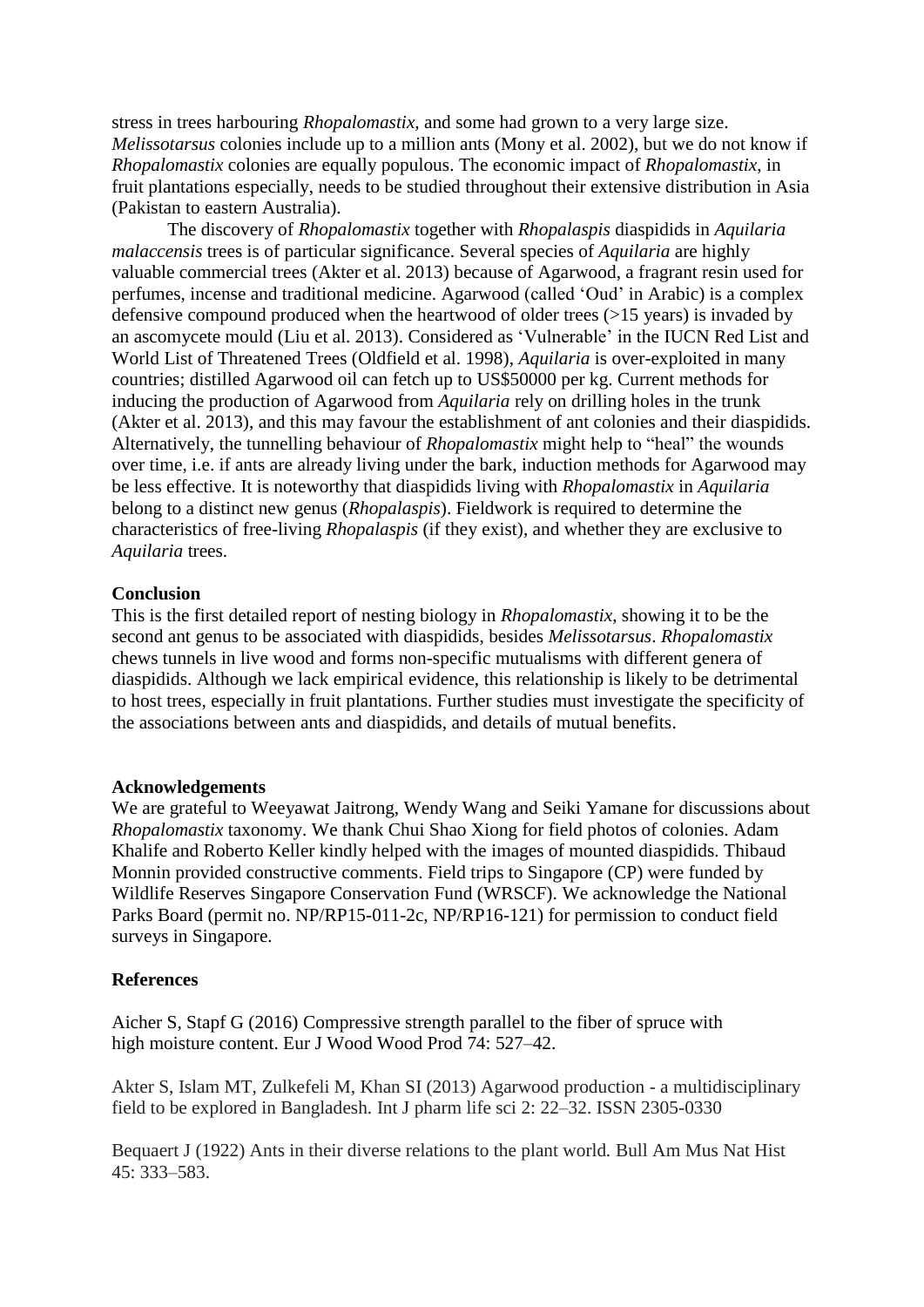Ben-Dov Y (2010) On new taxa and some described armoured scale insects (Hemiptera: Diaspididae) living in the galleries of the ant *Melissotarsus insularis* Santschi (Hymenoptera: Formicidae) in Madagascar. Zootaxa 2368: 49–58.

Ben-Dov Y, Fisher BL (2010) The mutualism of *Melissotarsus* ants and armoured scale insects in Africa and Madagascar: distribution, host plants and biology. Entomol Hellenica 19: 45–53.

Blaimer BB, Ward PS, Schultz TR, Fisher BL, Brady SG (2018) Paleotropical diversification dominates the evolution of the hyperdiverse ant Tribe Crematogastrini (Hymenoptera: Formicidae). Insect Systematics and Diversity 2: 3. doi:10.1093/isd/ixy013

Blüthgen N, Mezger D, Linsenmair KE (2006) Ant-hemipteran trophobioses in a Bornean rainforest–diversity, specificity and monopolisation. Insect Soc 53: 194–203. doi.org/10.1007/s00040-005-0858-1

Bolton B (1982) Afrotropical species of the myrmicine ant genera *Cardiocondyla, Leptothorax, Melissotarsus, Messor and Cataulacus* (Formicidae). Bull. Brit. Mus. (Nat. Hist.). Entomol. 46: 307–370.

Buckley R, Gullan P (1991) More aggressive ant species (Hymenoptera: Formicidae) provide better protection for soft scales and mealybugs (Homoptera: Coccidae, Pseudococcidae). Biotropica 23: 282–286.

Das SC (1976) Survey of scale insects in Darjeeling. Two & Bud 23: 12–19.

Dill M, Williams DJ, Maschwitz U (2002) Herdsmen Ants and their Mealybugs Partners. Abh Senckenberg naturforsch gesellsch Frankfurt 557: 1–373.

Eguchi K, Bui TV, Yamane S (2011) [Generic synopsis of the Formicidae of Vietnam. Part 1](http://www.antwiki.org/wiki/images/1/1e/Eguchi_Bui_Yamane_2011.pdf)  – [Myrmicinae and Pseudomyrmecinae. Zootaxa 2878: 1–61.](http://www.antwiki.org/wiki/images/1/1e/Eguchi_Bui_Yamane_2011.pdf)

Fisher BL, Robertson HG (1999) Silk production by adult workers of the ant *Melissotarsus emeryi* (Hymenoptera, Formicidae) in South African fynbos. Insect Soc 46: 78–83. doi:10.1007/s000400050116

Floren A, Linsenmair KE (1999) Changes in arboreal arthropod communities along a disturbance gradient. Selbyana 20: 284–289.

Foldi I (1990) The scale cover. In: Rosen D, editor. Armored Scale Insects: Their Biology, Natural Enemies and Control [Vol. 4A]. Amsterdam: Elsevier; 1990. pp. 43–54.

 MM, Denno BD, Miller DR, Miller GL, Ben-Dov Y, Hardy NB (2018) ScaleNet: a literature-based model of scale insect biology and systematics database. Available at http://scalenet.info.

Gullan PJ, Buckley RC, Ward PS (1993) Ant-tended scale insects (Hemiptera: Coccidae: Myzolecanium) within lowland rain forest trees in Papua New Guinea. J Tropical Ecol 9: 81– 91. doi:10.1017/S0266467400006994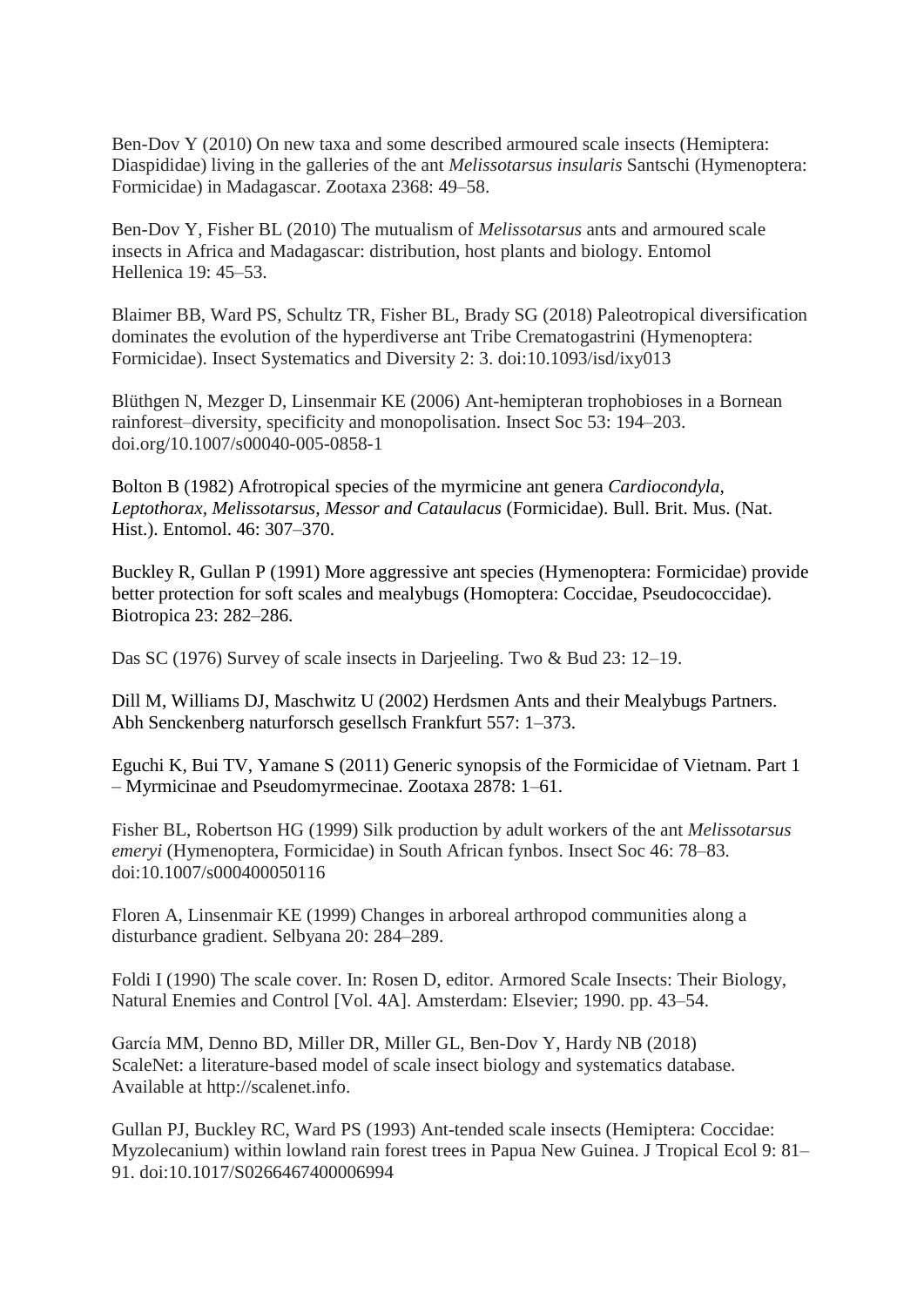Handler AT, Gruner DS, Haines WP, Lange MW, Kaneshiro KY (2007) Arthropod surveys on Palmyra Atoll, Line Islands, and insights into the decline of the native tree *Pisonia grandis* (Nyctaginaceae). Pacific Science 61: 485–502.

Heckroth HP, Fiala B, Maschwitz U (1999) Integration of scale insects (Hemiptera: Coccidae) in the South-east Asian Ant-Plant (*Crematogaster* (Formicidae)-*Macaranga* (Euphorbiaceae)) system. Entomologica 33: 287–295.

Hölldobler, B., Obermayer M., Plowes, N.J.R. & Fisher, B.L. (2014). New exocrine glands in ants: the hypostomal gland and basitarsal gland in the genus *Melissotarsus* (Hymenoptera: Formicidae). Naturwiss 101: 527–532. doi:10.1007/s00114-014-1186-y

Huxley CR, Cutler DF, eds (1991) Ant-Plant interactions. Oxford University Press. 620pp.

Khalife A, Keller R, Billen J, Hita Garcia F, Economo E, Peeters C (2018) Skeletomuscular adaptations of head and legs of *Melissotarsus* ants for tunnelling through living wood. Front Zool 15: 30. doi.org/10.1186/s12983-018-0277-6

Koteja J (1990) Life History. In Rosen D, editor. Armored Scale Insects: Their Biology, Natural Enemies and Control [Vol. 4A]. Amsterdam: Elsevier. pp. 243-254.

Liu Y, Chen H, Yang Y, Zhang Z, Wei J, Meng H, Gao Z (2013) Whole-tree agarwoodinducing technique: an efficient novel technique for producing high-quality agarwood in cultivated *Aquilaria sinensis* trees. Molecules 18: 3086–3106.

Loi A, Luciano P, Gilioli G, Bodini A (2012) *Lasius brunneus* (Formicidae Formicinae) and *Stomaphis quercus* (Aphidoidea Aphididae): trophobionts harmful to cork oak forests in Sardinia (Italy). Redia 95: 21–29.

Maschwitz U, Hänel H (1985) The migrating herdsman *Dolichoderus* (*Diabolus*) *cuspidatus*: an ant with a novel mode of life. Behav Ecol Sociobiol 17: 171–184. doi:10.1007/BF00299249

Matile-Ferrero D, Foldi I (2018) A new genus of armoured scale insects living without scales inside nests of the ant *Rhopalomastix johorensis* in Singapore (Hemiptera Coccomorpha Diaspididae). Bull Soc entomol Fr 123(4): 525–528.

Miller DR, Davidson JA (2005) Armored scale insect pests of trees and shrubs (Hemiptera: Diaspididae). Cornell University Press, 442 pp.

Mony R, Kenne M, Orivel J, Dejean A (2002) Biology and ecology of pest ants of the genus *Melissotarsus* (Formicidae: Myrmicinae), with special reference to tropical fruit tree attacks. Sociobiol 40: 645–654.

Oldfield S, Lusty C, MacKinven A (1998) The World List of Threatened Trees. World Conservation Press, Cambridge, 650 pp.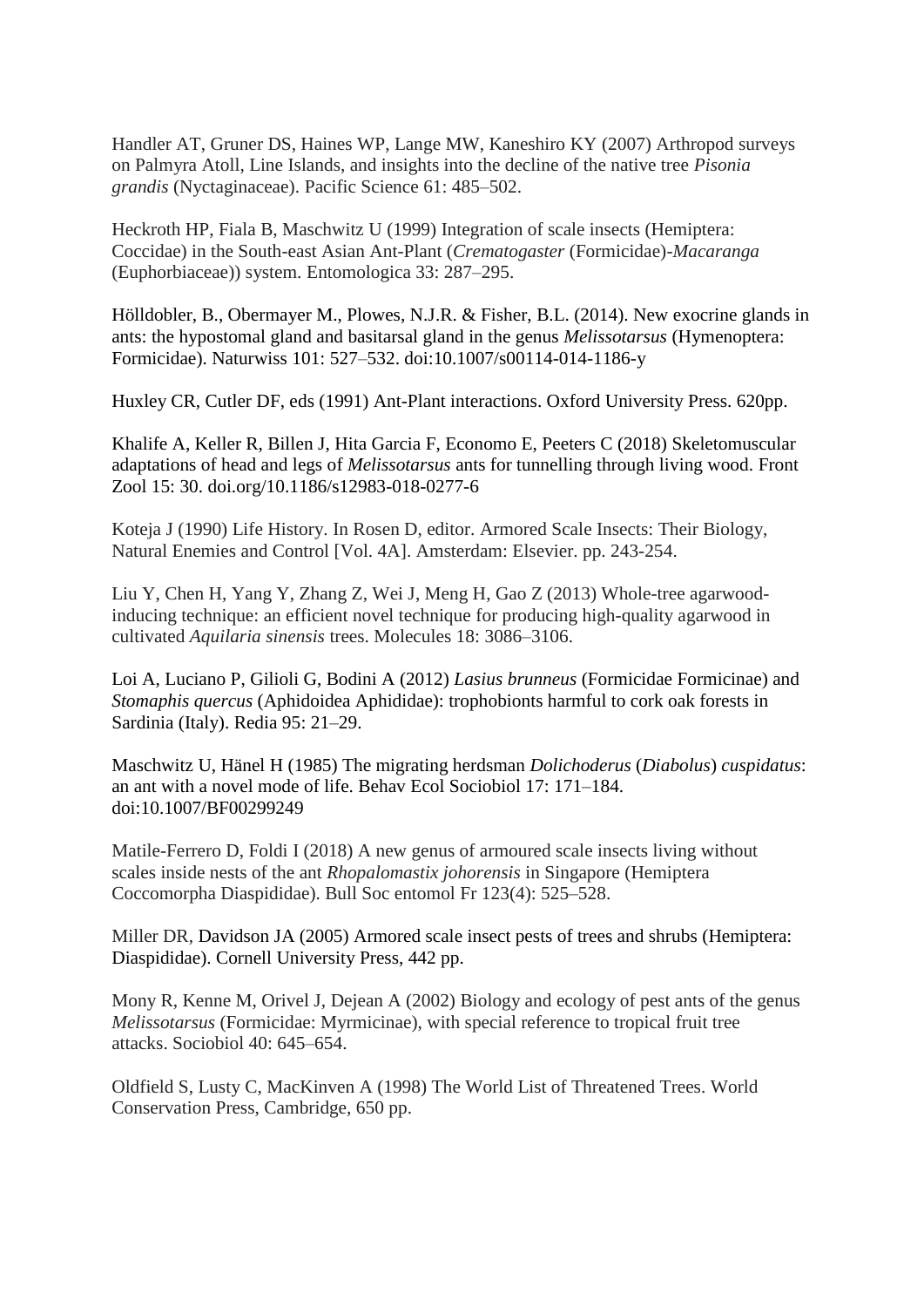Peeters C, Foldi I, Matile-Ferrero D, Fisher BL (2017) A mutualism without honeydew: what benefits for *Melissotarsus emeryi* ants and armoured scale insects (Diaspididae)? PeerJ 5: e3599. doi:10.7717/peerj.3599

Peeters C, Ito F, Wiwatwitaya D, Keller R, Hashim R, Molet M. (2017) Striking polymorphism among infertile helpers in the arboreal ant *Gesomyrmex.* Asian Myrmecology 9: e009015 (1–15). doi:10.20362/am.009015

Retuerto R, Fernández‐Lema B, Obeso JR (2004) Increased photosynthetic performance in holly trees infested by scale insects. Funct Ecol 18: 664–669.

Schneider SA, Okusu A, Normark BB (2018) Molecular phylogenetics of Aspidiotini armored scale insects (Hemiptera: Diaspididae) reveals rampant paraphyly, curious species radiations, and multiple origins of association with *Melissotarsus* ants (Hymenoptera: Formicidae). Mol Phylogenet Evol 129: 291–303. doi.org/10.1016/j.ympev.2018.09.003

Styrsky JD, Eubanks MD (2007) Ecological consequences of interactions between ants and honeydew-producing insects. Proc R Soc Lond B: Biological Sciences 274: 151–164. doi[:10.1098/rspb.2006.3701](https://dx.doi.org/10.1098%2Frspb.2006.3701)

Takagi S, Kondo D (1997) Further forms for the Rugaspidiotini-problem II: A new scale insect associated with mango-tree in India (Homoptera: Coccoidea: Diaspididae). Insecta Matsumurana n.s. 53: 93–99.

Ueda S, Quek SP, Itioka T, Inamori K, Sato Y, Murase K, Itino T (2008) An ancient tripartite symbiosis of plants, ants and scale insects. Proc R Soc Lond B: Biological Sciences 275: 2319–2326. doi:10.1098/rspb.2008.0573

Wang WY, Yong GWJ, Jaitrong W (2018) The ant genus *Rhopalomastix* (Hymenoptera: Formicidae: Myrmicinae) in Southeast Asia, with descriptions of four new species from Singapore based on morphology and DNA barcoding. Zootaxa 4532: 301–340.

Wei J, Zhang B, Feng J (2013) Two new species of *Fiorinia* Targioni-Tozzetti (Hemiptera: Coccoidea: Diaspididae) from China. Zootaxa 3641: 92–100.

Wheeler WM (1929) The ant genus *Rhopalomastix*. Psyche 36: 95–101.

# **Figure legends**

*Figure 1. Rhopalomastix tenebra* workers (colony B) and *Andaspis numerata* attached in the cork cambium layer. Tunnels do not extend into the secondary phloem (white tissue) where long stylets allow diaspidids to feed. A worker carries a larva to safety.

*Figure 2. Rhopalomastix murphyi* workers (colony A) after the bark of host tree has been opened. Silk filaments can be seen (arrows). Photograph by Chui Shao Xiong

*Figure 3.* Workers and one larva (upper left) of *Rhopalomastix murphyi,* together with *Andaspis numerata* diaspidids inside galleries chewed under the bark (colony A). Four